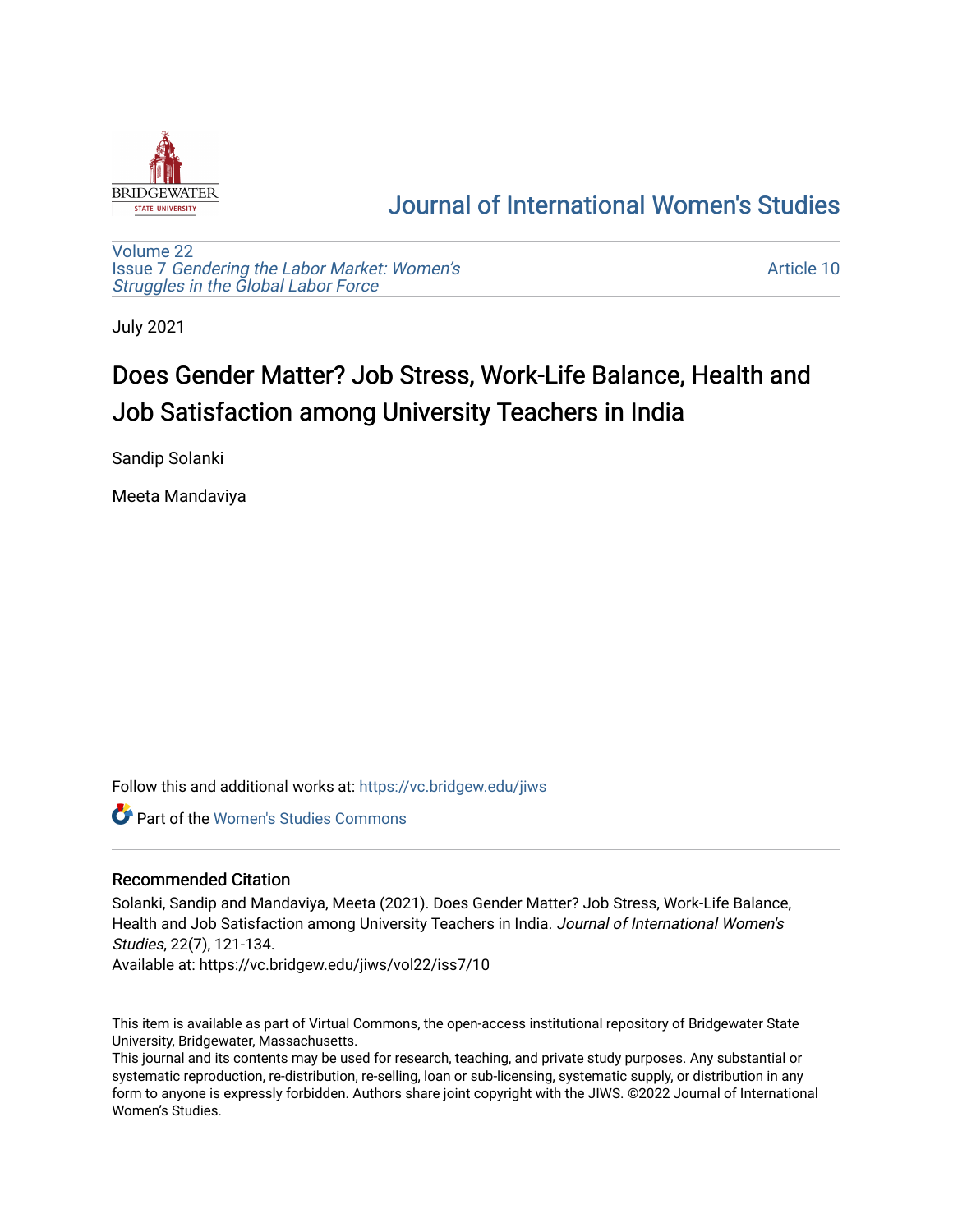#### Solanki and Mandaviya: Does Gender Matter?

This journal and its contents may be used for research, teaching and private study purposes. Any substantial or systematic reproduction, re-distribution, re-selling, loan or sub-licensing, systematic supply or distribution in any form to anyone is expressly forbidden. ©2021 Journal of International Women's Studies.

#### **Does Gender Matter? Job Stress, Work-Life Balance, Health and Job Satisfaction among University Teachers in India**

By Sandip Solanki<sup>[1](#page-1-0)\*</sup> and Meeta Mandaviya<sup>[2](#page-1-1)</sup>

#### **Abstract**

This study investigates gender differences in the perceived level of stress of university instructors in India. An online cross-sectional survey was completed with 86 respondents comprised of 51 males and 35 females in the state of Gujarat. Results indicate that job stress on work-life balance is significantly stronger for females. Additionally, male respondents scored higher in managing anger at work compared with female respondents and reveal a stronger detachment with work. Further, male respondents have more health-related issues compared with females due to job stress and imbalance in work life, while females exhibit lower career resilience due to family characteristics and responsibilities. This research contributes to the research on work-life balance specific to the teaching profession. Originality/value: To the best of the author's knowledge this study is unique and different from other studies as this is the first study concerning India.

*Key Words:* Gender, Job Stress, Work-Life Balance, Health Related Issues, University, Teachers

#### **Introduction**

The paradigm shift in the education system over the last few decades such as "student as a customer pays" & "competition between institutions" has changed the role of a teacher (Taatila 2017). The teaching profession is no less stressful than it was before, perhaps instead it may be greater (Tytherleigh \* et al. 2005). Technological advancements, rising students' and organizations' expectations, requirement of numerous skills, academic and non-academic workload, teachers' own career development goal, inadequate salary, issue related to promotion, work overload research, all contribute to the rise of occupational stress amongst teachers and have affected their work-life balance. Profession growth is the highest cause of pressure on academic staff among university teachers (Archibong et al. 2010). Education quality determines the country's future while the quality of the teacher determines education quality. Teachers are the backbone of an education system; therefore, it should be apparent that the objective of quality of education cannot be achieved without job satisfaction among the teachers.

Gender differences related to job stress, work-life balance, and its impact on health and well-being on employees have received significant attention from academicians and policymakers. Various studies have also been conducted in this direction; some studies are in general while other

1

<span id="page-1-0"></span><sup>&</sup>lt;sup>1</sup>Sandip Solanki is an associate professor and the head of the Department of International Business at the Symbiosis Institute of International Business (SIIB), Symbiosis International (Deemed University), Pune, India. His area of research includes International Business and Consumer Behavior. Email: [sandip.solanki@siib.ac.in](mailto:sandip.solanki@siib.ac.in) ORCID: <https://orcid.org/0000-0002-9455-5263> \*Corresponding author

<span id="page-1-1"></span><sup>&</sup>lt;sup>2</sup> Meeta Mandaviya is an associate professor in the Department of Business Management at Marwadi University, Rajkot, Gujarat, India and is the author of the book: *Job Designing: Theories, Archetypes and Notions for Future Research*. Email: [meeta.joshi@marwadieducation.edu.in](mailto:meeta.joshi@marwadieducation.edu.in) ORCID: <https://orcid.org/0000-0002-8162-8187>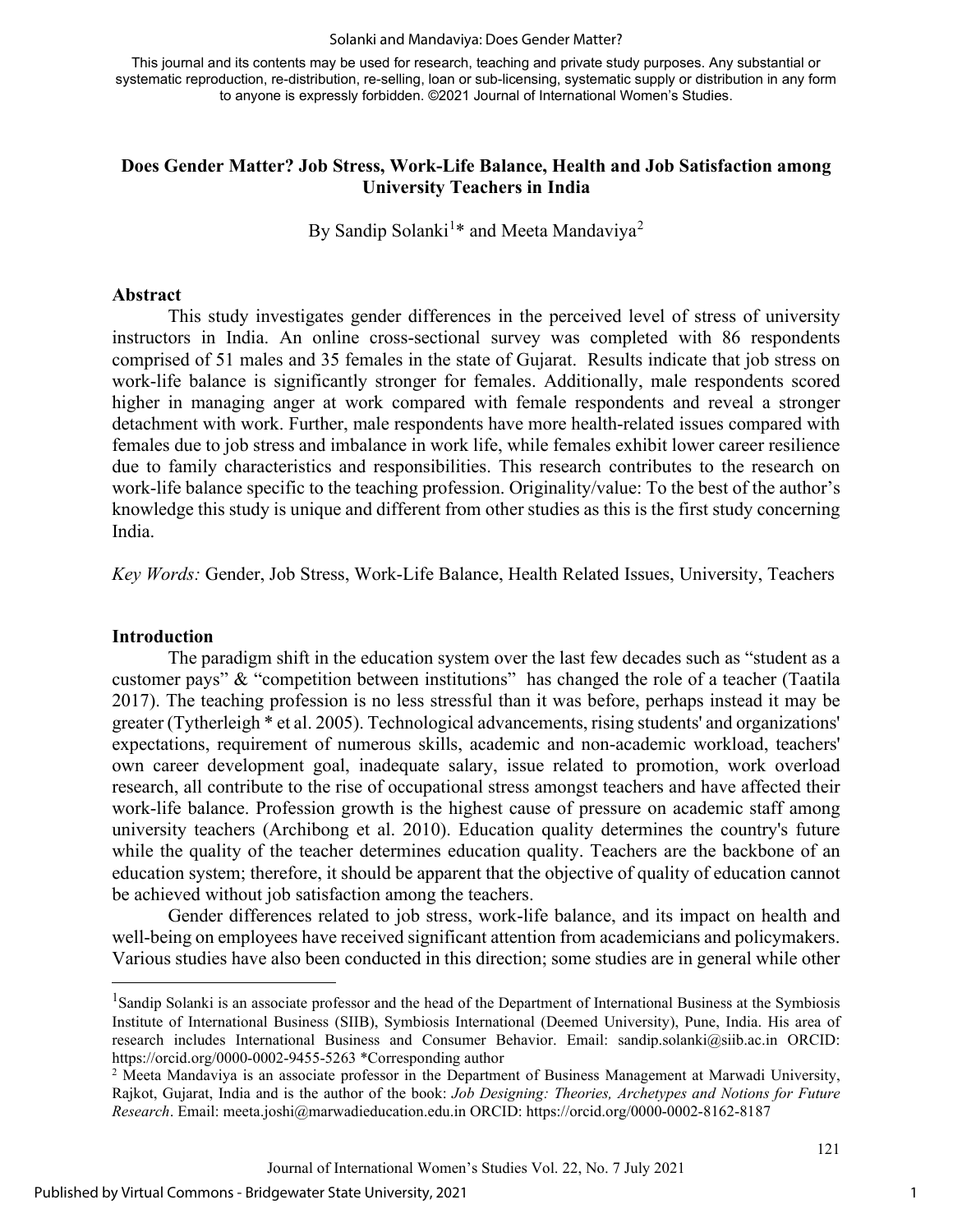studies are country-specific but the findings of these studies are inconsistent. In the below section several country specific studies are noted along with the variation in outcomes.

#### **Literature Review**

Borg et al. (1991) found that those teachers having more stress were less satisfied with their job and less dedicated to teaching as a career. In other studies, Blix et al. (1994) found that teaching or service-related activities are not as stressful as research-related activities while Bradley and Eachus (1995) reported that female employees were at greater risk from adverse effects of workrelated stress. Collings and Murray (1996) in a study conducted in Chennai revealed that different variables like sex, age, educational levels, and teaching experience, among others, are important factors for various sources of stress related to the teaching profession. While Thorsen's (1996) evaluation of faculty in four Ontario universities supported that research is the most stressful and teaching is the least stressful among professors in the humanities; further many hours spent on the job in combination with time constraints were significant sources of stress. Oshagbemi (2000) observed no direct association between gender and job fulfilment of university teachers in the UK, and also noticed that female academics at higher ranks were more satisfied compared with male academics. Tytherleigh et al. (2005) in an evaluation of UK higher education, demonstrated that the working environment is a source of stress. In another study conducted by Okpara et al. (2005) among the university teachers in the United States, pay, promotions, supervision, and overall job satisfaction were more satisfying factors to male colleagues while work and coworkers were more satisfying to female colleagues. Various stress-related reasons identified by Antoniou et al. (2006) include handling students with difficult behavior, lack of student interest, low attainment rates, and other education-based outcomes. Based on these criteria, female teachers have higher levels of occupational stress compared with male teachers. Kinman and Jones (2008) found that worklife balance that controlled for overwork and where the instructor received support from the institution reduced stress in an evaluation of UK academic staff.

Barkhuizen and Rothmann (2008) inspected that two primary reasons for the ill health of academic staff in South African higher education institutes are overload and work-life balance. Ahsan et al. (2009) conducted a study for university staff in Malaysia and explored that job stress is negatively correlated with job satisfaction. Archibong et al. (2010) explored the relationship between career development and the level of stress among university staff in Nigeria and presented that the greatest source of stress is career development; the results also noted that male and female academic differed concerning perceived stress level. Bhatti et al. (2011) studied that job stress and job satisfaction are negatively correlated among the university teachers in Pakistan and also revealed that job stress negatively affects teachers health. Slišković and Seršić (2011) in an research study of a Croatian univerisity highlighted that level of stress among female instructors was higher than males; moreover associate professors, assistant professors, and assistants were facing a higher level of stress compared with full professors. Salami (2011) observed that burnout is influenced by the work environment and personal factors.

Fatima and Sahibzada (2012) revealed that the work-life balance is favorably related to support from a life partner, support from the college, and availability of resources for work but biased criticism at work is unfavorably associated with work-life balance among private and public universities in Pakistan. Saeed and Farooqi (2014) found a favorable relationship between job satisfaction and work-life balance among faculties working in various universities in the state of Gujarat. Results also highlighted that there is no association between job stress and job satisfaction.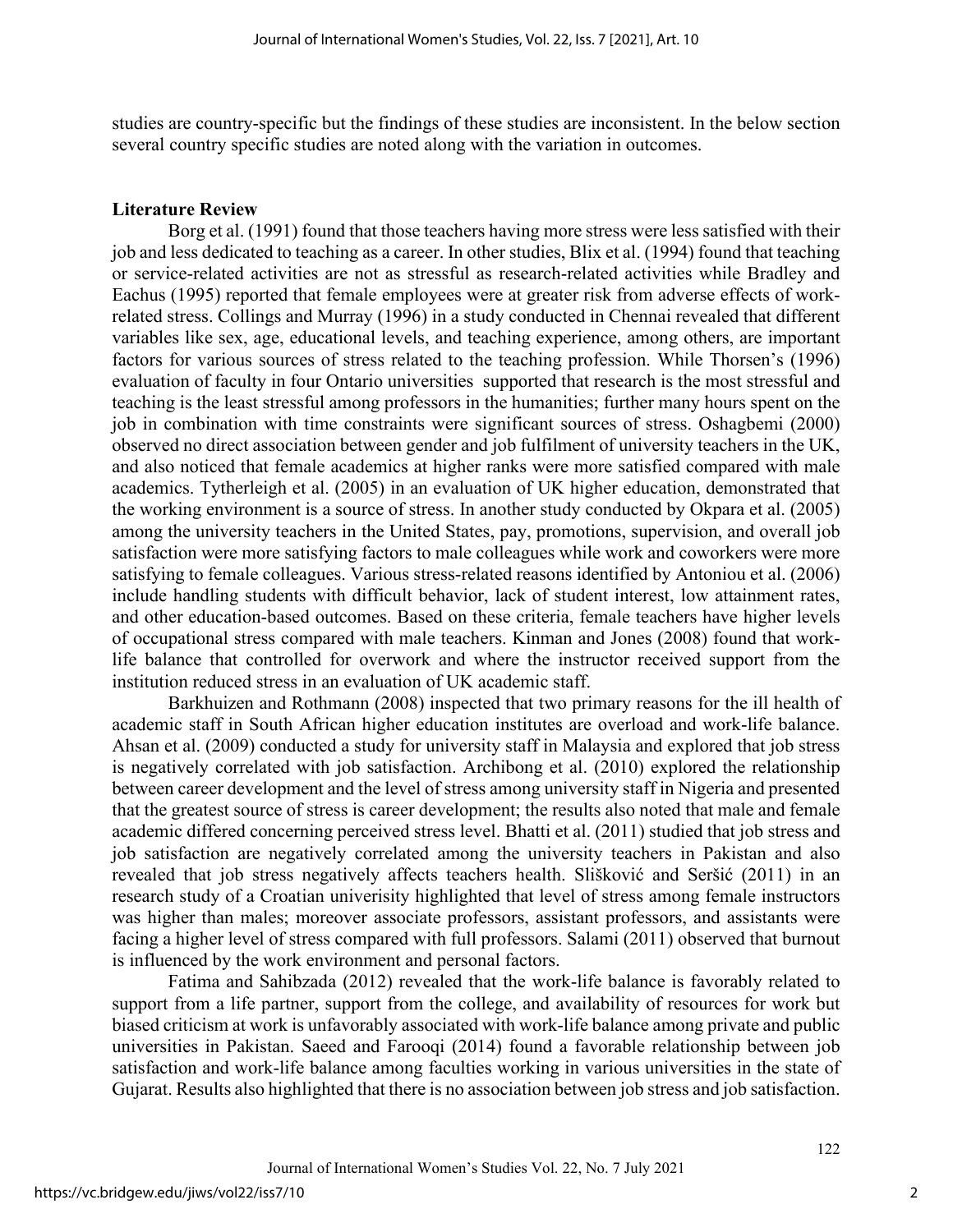Darakshan and Islam (2014) studied two central universities of Delhi and found female faculty members to be highly satisfied with their job. Samad et al. (2015) observed that one of the significant factors affecting work-life conflict in Australia is working hours for the academics and general staff in regional universities. Ilyas (2017) explored a significant positive relationship between work-family conflict and psychological distress among university teachers in Pakistan. There was a positive correlation between work-family conflict and psychological distress.

### **Hypothesis Development**

- H1: There is a positive relationship between job pressure and job stress among female respondents compared with male respondents.
- H2: Female professionals feel more stress compared with males in performing multiple roles at the workplace.
- H3: The negative effect of career resilience on work-life balance is more significant for females compared with male respondents.
- H4: The negative effect of effort-reward imbalance on work-life balance is more significant for females compared with male respondents.
- H5: There is a positive relationship between marital stress\*job-related stress on work-life balance among female respondents compare with male respondents.
- H6: Female respondents are more likely to have emotional exhaustion leading to emotional burnout compare to male respondents.
- H7: The positive effect of emotional reticence on health-related issues is stronger for female respondents than male respondents
- H8: Effect of overall job stress on overall work-life imbalance is stronger for among female respondents than male respondents.
- H9: Effect of overall job stress on overall health-related issues is stronger among female respondents than the male respondents.
- H10: Effect of overall work-life imbalance on overall health-related issues is significantly stronger for female respondents compared with male respondents.

## **Methodology**

This study includes the responses from an online survey of 86 participants, 51 men and 35 women, between the ages of 28 and 55 years old. All participants were from the same university in the state of Gujarat. Out of the total sample, we have collected sample data of Men  $(N=51, 1)$ 59%), and Women (N=35, 41%). The self-reported nature of the study, limited observations, and use of subjective valuation are all limitations of the present analysis.

|                        | $Men(N=51)$<br>Women( $N=35$ ) |               |  |      |           |
|------------------------|--------------------------------|---------------|--|------|-----------|
| Characteristics        |                                | $\frac{0}{0}$ |  | $\%$ |           |
| Age                    |                                |               |  |      | $34.15**$ |
| Less than 30           |                                | 52%           |  |      |           |
| $30$ years $-40$ years |                                | 20%           |  |      |           |
| 40 years $-50$ years   |                                | 18%           |  |      |           |
| More than 50 years     |                                | 10%           |  |      |           |

**Table 1: Socio-demographic characteristics of men and women**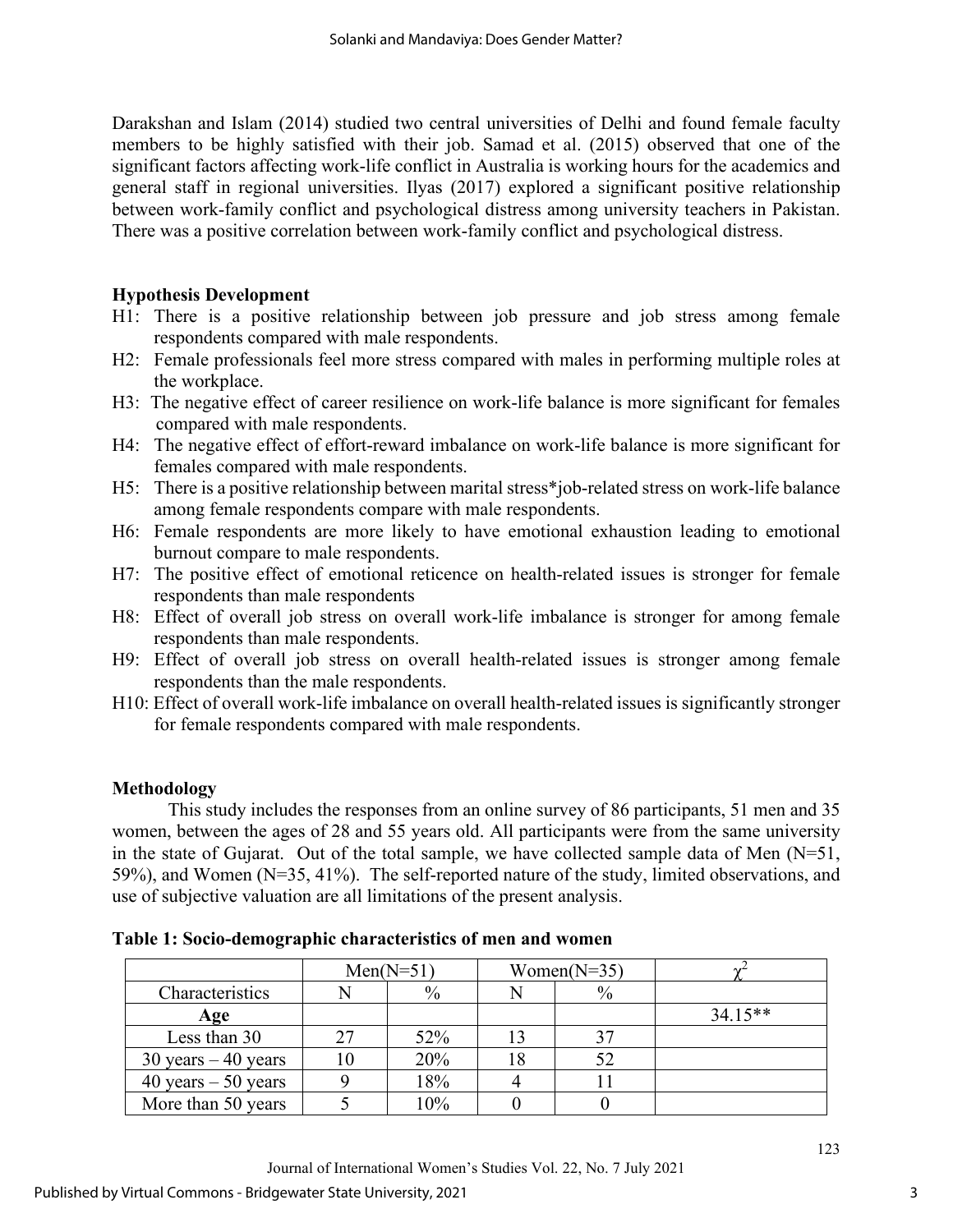| <b>Marital Status</b>      |                  |                  |                  |                  | 20.34**   |
|----------------------------|------------------|------------------|------------------|------------------|-----------|
| Single                     | 18               | 36               | 8                | 23               |           |
| Married                    | 15               | 29               | 24               | 69               |           |
| Widowed                    | 15               | 29               | $\overline{2}$   | $\overline{7}$   |           |
| Divorced                   | 3                | 6                | $\mathbf{1}$     | $\overline{3}$   |           |
| Separated                  | $\overline{0}$   | $\mathbf{0}$     | $\mathbf{0}$     | $\overline{0}$   |           |
|                            |                  |                  |                  |                  |           |
| Number of Children         |                  |                  |                  |                  | 40.37**   |
| None                       | 24               | 47               | 12               | 34               |           |
| 1-3 Children               | 23               | 45               | 21               | 60               |           |
| More than 3                | $\overline{4}$   | 8                | $\overline{2}$   | 6                |           |
|                            |                  |                  |                  |                  |           |
| Number of Family           |                  |                  |                  |                  | 79.15**   |
| Members                    |                  |                  |                  |                  |           |
| Less than 4 members        | 14               | 28               | 10               | 29               |           |
| $4-8$ members              | 14               | 28               | 21               | 60               |           |
| More than 8                | 23               | 45               | $\overline{4}$   | 11               |           |
| members                    |                  |                  |                  |                  |           |
|                            |                  |                  |                  |                  |           |
| Education                  |                  |                  |                  |                  | 89.10**   |
| Post-Graduation            | 6                | 12               | $\tau$           | 20               |           |
| PhD                        | 45               | 88               | 27               | 77               |           |
| Others                     | $\boldsymbol{0}$ | $\boldsymbol{0}$ | 1                | $\overline{3}$   |           |
|                            |                  |                  |                  |                  |           |
| Designation                |                  |                  |                  |                  | 36.48**   |
| Temporary                  | $\boldsymbol{0}$ | $\boldsymbol{0}$ | $\boldsymbol{0}$ | $\boldsymbol{0}$ |           |
| <b>Assistant Professor</b> | 29               | 57               | 21               | 60               |           |
| Associate Professor        | 19               | 37               | 12               | 34               |           |
| Professor                  | $\overline{3}$   | 6                | $\overline{2}$   | 6                |           |
| Others                     | $\overline{0}$   | $\mathbf{0}$     | $\boldsymbol{0}$ | $\overline{0}$   |           |
|                            |                  |                  |                  |                  |           |
| Income (Per Annam)         |                  |                  |                  |                  | 73.49**   |
| Less than 2 Lakh           | $\boldsymbol{0}$ | $\boldsymbol{0}$ | $\boldsymbol{0}$ | $\boldsymbol{0}$ |           |
| 2 Lakh - 5 Lakh            | 9                | 18               | 12               | 34               |           |
| 5 Lakh - 10 Lakh           | 39               | 76               | 19               | 54               |           |
| More than 10 Lakh          | 3                | 6                | $\overline{4}$   | 11               |           |
|                            |                  |                  |                  |                  |           |
| Experience                 |                  |                  |                  |                  | $12.18**$ |
| Less than 2 years          | $\mathbf{1}$     | $\overline{2}$   | 3                | 9                |           |
| 2 Years - 5 years          | 12               | 24               | 8                | 23               |           |
| 5 years-10 years           | 15               | 29               | 16               | 46               |           |
| More than 10 years         | 23               | 45               | 8                | 23               |           |
|                            |                  |                  |                  |                  |           |

Source: Authors' own analysis

Journal of International Women's Studies Vol. 22, No. 7 July 2021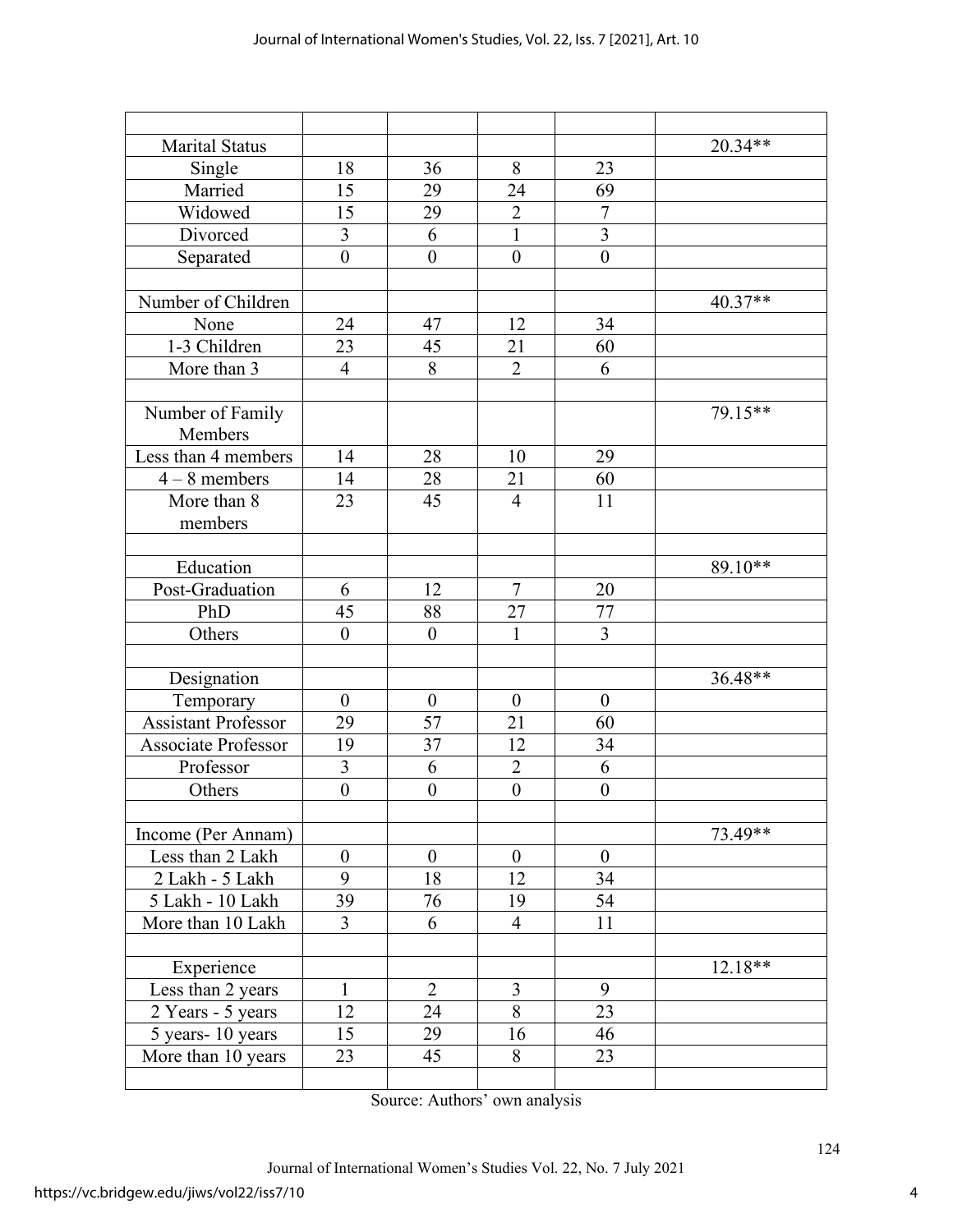An email was sent to randomly selected individuals with an invitation to voluntarily participate (no rewards attached) in an optional survey about their perception of the workplace. This survey, though targeted was non-discriminatory. All university teachers and across all disciplines were included in the random selection process. The respondents were contacted through the personal contacts of researchers, informing them about the need and objective of the research. Participants were reassured about using all data for academic purposes only and the maintaining of their information as unidentified and confidential. The questionnaire queried participants on demographic details and factors that affect occupational stress. The latter were derived from the General Health Questionnaire (GHQ-12) and Maslach Burnout Inventory (MBI). This questionnaire has been categorized into three sections. Section one, to understand sociodemographic factors, we have added questions like age, marital status, number of children, number of family members, income, and others. Employees' socio-characteristics show an essential exemplar in occupational stress and work-life balance. Section two, focused on the topic "How do you feel?" A total of 13 questions addressed aspects of occupational stress. Sample statements include "I feel that I have to do more than one thing at a time", "I feel that I do not get enough resources for the work assigned to me", I feel that I am unable to use my skills that I acquire from previous experience and training" Section three sought to understand work-life balance. Items addressed included, "My siblings are younger and dependent on me", My spouse/family does not understand my work demands which impact my personal life." Section four included health-related issues like, "I shout at my family members", I withdraw from the relationship and give up." Respondents' data were recorded using a Likert scale from 1(Strongly disagree) to 5 (Strongly agree). The aggregate score indicates a higher level of agreement for the statement. A pilot study on the questionnaire was conducted with a selected sample of the academic professionals to get a required modification. This cross-sectional data was drawn during November to December 2019.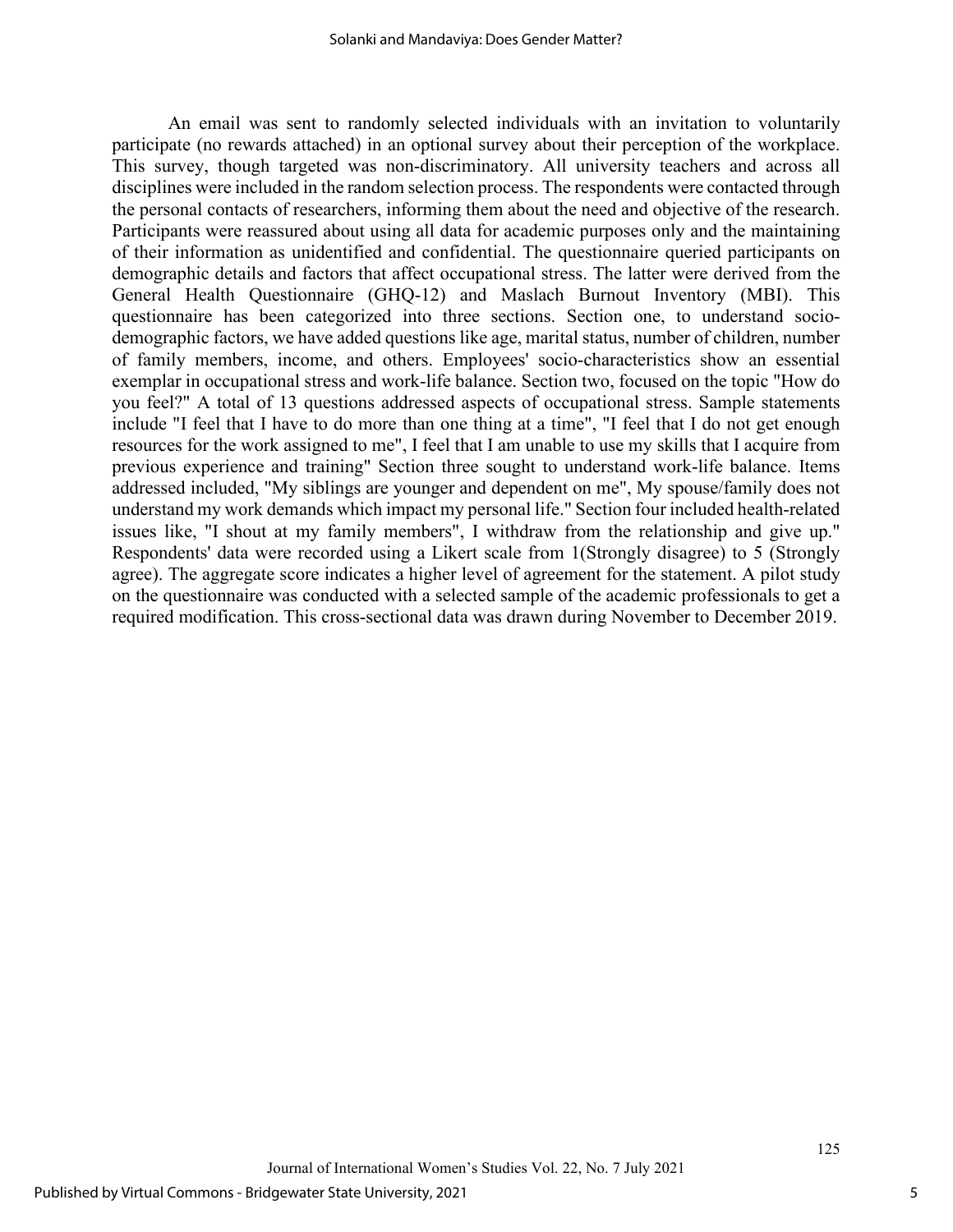| Dimensions               | Standardized loading | Cronbach's $\alpha$ | Composite        |  |  |
|--------------------------|----------------------|---------------------|------------------|--|--|
|                          |                      |                     | Reliability (CR) |  |  |
| <b>Job stress</b>        | 0.78                 | 0.92                | 0.93             |  |  |
| <b>Work-life Balance</b> | 0.84                 | 0.91                | 0.93             |  |  |
| <b>Health-Related</b>    | 0.89                 | 0.89                | 0.90             |  |  |
| Issues                   |                      |                     |                  |  |  |

**Table 2: Internal consistency for the measurement model**

Table 2 depicts the reliability measures for all items. Job stress (overall) standardized loading is 0.78 with α value is 0.92 and CR is 0.93, Work-life balance (overall) standardized loading is 0.84 with α value is 0.91 and CR is 0.93 and Health related issues (overall) standardized loading is 0.89 with  $\alpha$  value is 0.89 and CR is 0.90.

Tables 3 and 4 provide the correlation coefficients for females and males, respectively. A positive relationship is found between higher job demands and higher work pressure among female respondents ( $r = 0.989$ ,  $p < .05$ ), while negative correlations have been found between across female respondents with respect to support of co-workers at the workplace  $(r = 0.223, p < 0.05)$ . In evaluating the work conditions, females tend to have less inter-communication for the completion of tasks compared to males. There was no significant relationship between the support of supervisors and the development of a work environment for female respondents ( $r = 0.122$ .  $p < .05$ ). The data suggested positive correlations between organizational WLB policies and practices which have a high impact on job demands and resources  $(r=0.934, p<0.05)$ . Career resilience has a positive relationship with support from family members for female working professionals (r  $=0.745$ . p $\leq 0.05$ ). Further, job demands have a significant impact on the health issues of female members ( $r = 0.904$ .  $p < 0.05$ ). Similarly, female respondents reported that marital stress and job stress tend are a major source of psychological stress, which in turn affects health. ( $r = 0.894$ ,  $p<.05$ ).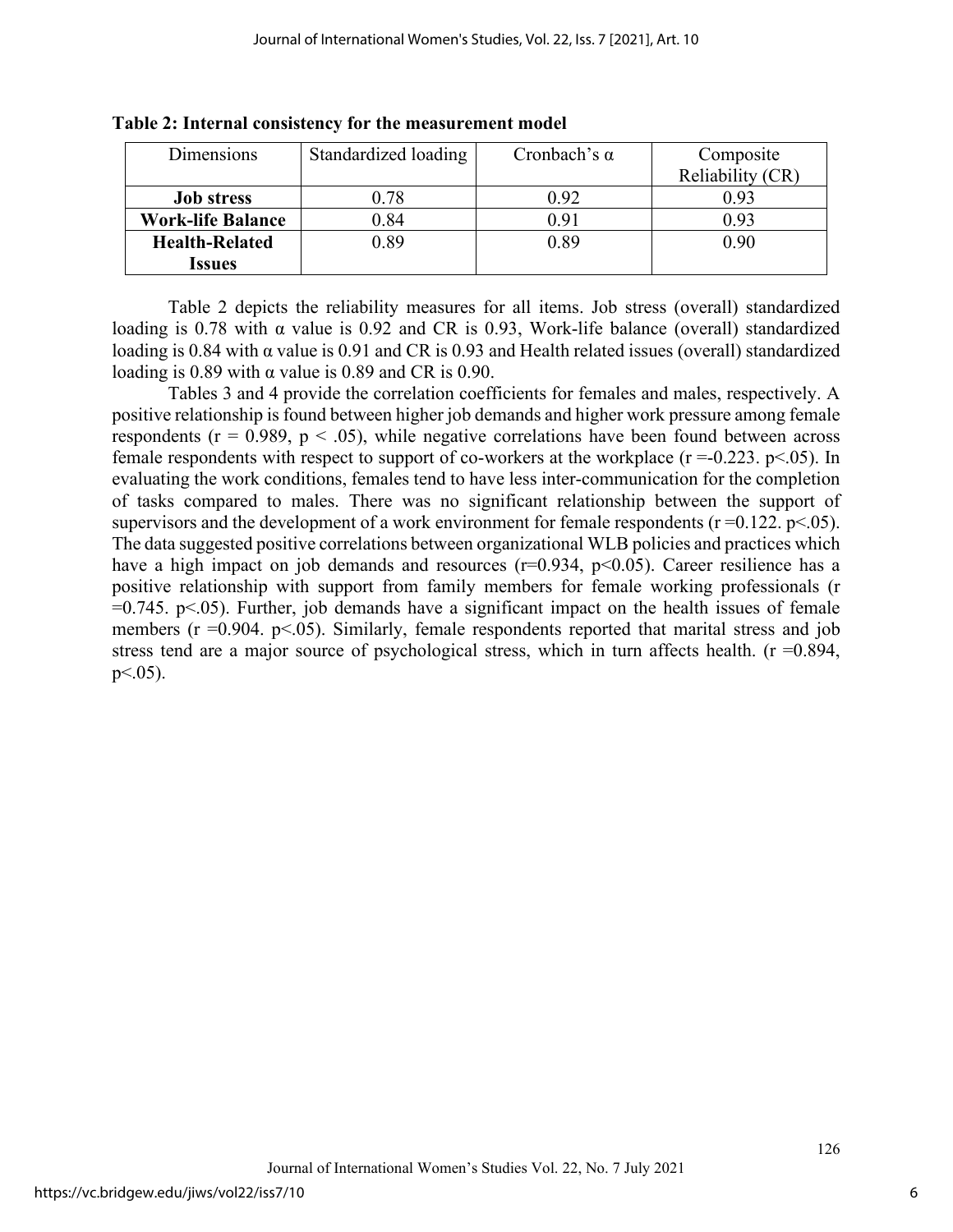| stress*Job stress<br>$HRI$ $M$                         |                   |                                      |                          |                         |                   |                                    |                                     |                          |                      |                                              |                                    |                    |                          |                                |                   |                                                |                          |                                | $\overline{\phantom{0}}$                         |
|--------------------------------------------------------|-------------------|--------------------------------------|--------------------------|-------------------------|-------------------|------------------------------------|-------------------------------------|--------------------------|----------------------|----------------------------------------------|------------------------------------|--------------------|--------------------------|--------------------------------|-------------------|------------------------------------------------|--------------------------|--------------------------------|--------------------------------------------------|
| HRI Effer<br>Imbalance<br>Reward                       |                   |                                      |                          |                         |                   |                                    |                                     |                          |                      |                                              |                                    |                    |                          |                                |                   |                                                |                          | $\overline{\phantom{0}}$       | 0.172                                            |
| commitment<br>HRI <sub>Ore</sub>                       |                   |                                      |                          |                         |                   |                                    |                                     |                          |                      |                                              |                                    |                    |                          |                                |                   |                                                | $\overline{\phantom{0}}$ | 0.201                          | 0.291                                            |
| $HRI$ Detachment<br>with task                          |                   |                                      |                          |                         |                   |                                    |                                     |                          |                      |                                              |                                    |                    |                          |                                |                   |                                                | $-0.211$                 | 0.111                          | 0.251                                            |
| $\mathbb{H} \mathbb{U}$ Anger<br>Copying               |                   |                                      |                          |                         |                   |                                    |                                     |                          |                      |                                              |                                    |                    |                          |                                |                   | $-0.156$                                       | $-0.211$                 | $-0.238$                       | 0.214                                            |
| WLB caree<br>Resilience                                |                   |                                      |                          |                         |                   |                                    |                                     |                          |                      |                                              |                                    |                    | $\overline{\phantom{0}}$ |                                | 0.662             | $-0.133$                                       | $-0.09$                  | $-0.133$                       | 0.232                                            |
| Multiple roles<br>WLB                                  |                   |                                      |                          |                         |                   |                                    |                                     |                          |                      |                                              |                                    |                    | 丰                        |                                | 0,337             | 0.184                                          | $-0.119$                 | 0.185                          | $-0.129$                                         |
| Support from<br>WLB<br>members<br>Family               |                   |                                      |                          |                         |                   |                                    |                                     |                          |                      |                                              | $\overline{\phantom{0}}$           | $-0.211$           | 0.745                    |                                | 0.511             | 0.198                                          | $-0.114$                 | $-0.278$                       | $-0.09$                                          |
| <b>Policies and Practices</b><br>Organisational<br>WLB |                   |                                      |                          |                         |                   |                                    |                                     |                          |                      | $\overline{\phantom{0}}$                     | 0.341                              | $-0.119$           | 0.267                    |                                | 0.531             | 0.115                                          | $-0.107$                 | $-0.278$                       | $-0.23$                                          |
| environment<br>JS work                                 |                   |                                      |                          |                         |                   |                                    |                                     | $\overline{\phantom{0}}$ |                      | 0.511                                        | $-0.327$                           | $-0.235$           | 0.193                    |                                | 0.327             | 0.878                                          | $-0.19$                  | $-0.412$                       | $-0.234$                                         |
| JS support from<br>Supervisors                         |                   |                                      |                          |                         |                   |                                    |                                     | 0.122                    |                      | 0.531                                        | 0.702                              | $-0.412$           | $-0.567$                 |                                | 0.752             | 0.243                                          | 0.41                     | 0.123                          | 0.345                                            |
| JS support<br>from Co-<br>workers                      |                   |                                      |                          |                         |                   |                                    | -0.332                              | 0.723                    |                      | 0.451                                        | 0.444                              | $-0.223$           | $-0.102$                 |                                | 0.811             | 0.135                                          | 0.321                    | $-0.235$                       | 0.561                                            |
| JS Multiple<br>tais                                    |                   |                                      |                          |                         |                   | $-0.223$                           | 0.714                               | $-0.506$                 |                      | 0.234                                        | $-0.327$                           | $-0.235$           | $-0.345$                 |                                | 0.923             | 0.164                                          | 0.246                    | $-0.34$                        | 0.267                                            |
| JS Psychological<br>ğ                                  |                   |                                      |                          |                         | 0.765             | 0.897                              | 0.711                               | 0.71                     |                      | 0.767                                        | 0.585                              | 0.456              | $-0.234$                 |                                | 0.781             | 0.176                                          | 0.115                    | 0.66                           | 0.674                                            |
| JS Work<br>Pressure                                    |                   |                                      | $\overline{\phantom{0}}$ | 0.878                   | 0.923             | 0.84                               | 0.945                               | 0.921                    |                      | 0.453                                        | 0.719                              | 0.871              | 0.201                    |                                | $\overline{0}$    | 0.06                                           | 0.117                    | 0.567                          | 0.256                                            |
| demands-<br>resources<br>$JS$ Job                      |                   | $\overline{\phantom{0}}$             | 0.989                    | 0.901                   | 0.954             | 0.923                              | 0.912                               | 0.911                    |                      | 0.887                                        | $\overline{0}$                     | 0.912              | 0.484                    |                                | 0.84              | 0.289                                          | $-0.87$                  | 0.897                          | 0.894                                            |
| Dimensions                                             | <b>Job</b> stress | ×,<br>demands<br>JS Job<br>resources | JS Work Pressure         | JS psychological stress | JS Multiple tasks | కి<br>JS Support from (<br>workers | from<br>Support<br>Supervisors<br>k | JS Work environment      | 詣<br>Work<br>Balance | WLB Organisational<br>Policies and Practices | WLB support from<br>Family members | WLB Multiple roles | WLB CarerRenlience       | <b>Health Related</b><br>Isues | HRI Anger Copying | HRI Detachment with<br>$\overline{\mathbb{R}}$ | HRI over commitment      | HRI Effort Reward<br>Imbalance | $H\!N$ Marital stress <sup>4</sup> Job<br>stress |

**Table 3: Pearson Correlation of job stress, work-life balance, and health related issues among females** 

Source: Authors' own analysis, P<0.05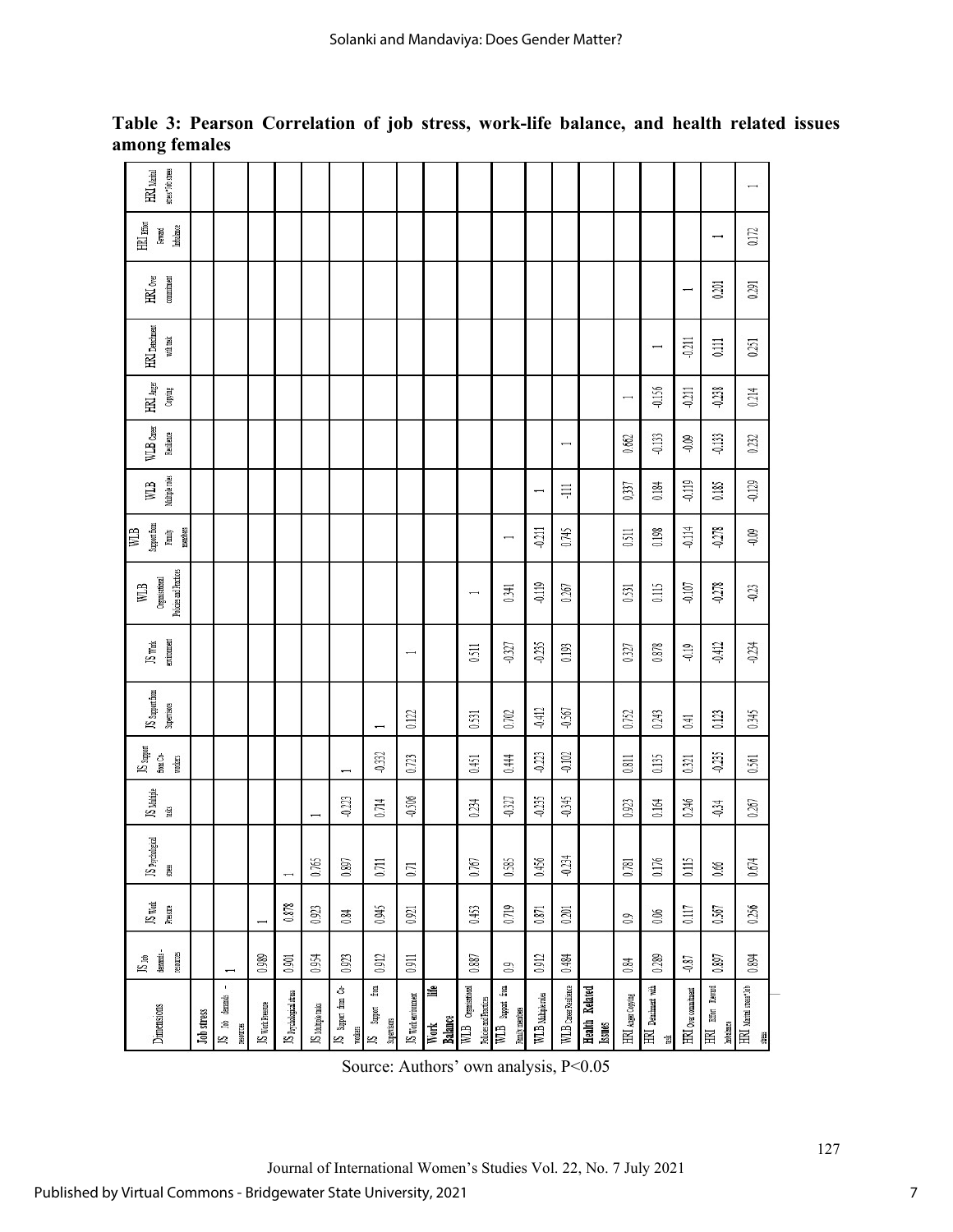| stress*Job stress<br>HRI Marital                       |                   |                                   |                  |                         |                          |                                   |                                    |                     |                                |                                              |                                            |                          |                          |                                 |                   |                          |                     |                               | $\overline{\phantom{a}}$      |
|--------------------------------------------------------|-------------------|-----------------------------------|------------------|-------------------------|--------------------------|-----------------------------------|------------------------------------|---------------------|--------------------------------|----------------------------------------------|--------------------------------------------|--------------------------|--------------------------|---------------------------------|-------------------|--------------------------|---------------------|-------------------------------|-------------------------------|
| $\rm{HN}$ nter<br>Imbalance<br>Reward                  |                   |                                   |                  |                         |                          |                                   |                                    |                     |                                |                                              |                                            |                          |                          |                                 |                   |                          |                     | $\overline{\phantom{0}}$      | 0.12                          |
| HRI over<br>commitment                                 |                   |                                   |                  |                         |                          |                                   |                                    |                     |                                |                                              |                                            |                          |                          |                                 |                   |                          | ∽                   | 0.201                         | 0.451                         |
| $HRI$ Detchment<br>with task                           |                   |                                   |                  |                         |                          |                                   |                                    |                     |                                |                                              |                                            |                          |                          |                                 |                   | $\overline{\phantom{a}}$ | $-0.211$            | 0.111                         | 0.983                         |
| HRI $\lambda_{\rm EFT}$<br>Copying                     |                   |                                   |                  |                         |                          |                                   |                                    |                     |                                |                                              |                                            |                          |                          |                                 | ÷                 | $-0.215$                 | $-0.211$            | $-0.238$                      | 0.342                         |
| WLB cave<br>Reulience                                  |                   |                                   |                  |                         |                          |                                   |                                    |                     |                                |                                              |                                            |                          | $\overline{\phantom{0}}$ |                                 | 0.326             | $\overline{0}$           | 0.324               | 0.12                          | 0.165                         |
| Multiple roles<br>WLB                                  |                   |                                   |                  |                         |                          |                                   |                                    |                     |                                |                                              |                                            | $\overline{\phantom{0}}$ | $-0.09$                  |                                 | $-0.124$          | 0.184                    | 0.479               | 0.157                         | 0.167                         |
| Support from<br>WLB<br>members<br>Family               |                   |                                   |                  |                         |                          |                                   |                                    |                     |                                |                                              | ⊣                                          | 0.104                    | 0.112                    |                                 | 0.104             | 0.03                     | 0.456               | $\overline{0}$                | 0.15                          |
| Policies and Practices<br>Organisational<br><b>ETM</b> |                   |                                   |                  |                         |                          |                                   |                                    |                     |                                | ⊶                                            | 0.341                                      | 0.152                    | 0.145                    |                                 | $\overline{a}$    | 0.115                    | 0.213               | 0.314                         | 0.07                          |
| environmen<br>JS week                                  |                   |                                   |                  |                         |                          |                                   |                                    | ⊷                   |                                | $-0.167$                                     | 605                                        | $\overline{0}$           | 0.12                     |                                 | 0.221             | 0.123                    | $\Xi$               | 0.102                         | 0.23                          |
| JS Support from<br>Supervisors                         |                   |                                   |                  |                         |                          |                                   |                                    | $-0.189$            |                                | 0.443                                        | 0.112                                      | 0.141                    | 0.12                     |                                 | 0.235             | 0.126                    | 0.141               | 0.341                         | 0.267                         |
| JS support<br>from Co-<br>morkers                      |                   |                                   |                  |                         |                          | $\overline{\phantom{0}}$          | $-0.265$                           | 0.723               |                                | 0.222                                        | 0.105                                      | 0.142                    | 0.07                     |                                 | 0.231             | 0.214                    | 0.121               | 0.215                         | 0.214                         |
| $\overline{S}$ Mainje<br>뤌                             |                   |                                   |                  |                         | $\overline{\phantom{0}}$ | $-0.223$                          | 0,117                              | $-0.234$            |                                | 0.342                                        | $-0.341$                                   | 0.121                    | 0.143                    |                                 | 0.236             | $\overline{11}$          | 0.124               | 0.167                         | 0.115                         |
| JS Psychological<br>stress                             |                   |                                   |                  |                         | 0.387                    | 027                               | 0.142                              | 0.22                |                                | 0.325                                        | $-0.236$                                   | 51                       | 0.154                    |                                 | 0.116             | 0.32                     | $\Xi$               | 0.34                          | 0.451                         |
| $JS$ $W$ ork<br>Pressure                               |                   |                                   | ÷                | 0.256                   | 0.347                    | 0.316                             | 0.345                              | 0.355               |                                | 0.39                                         | $-0.112$                                   | 0.241                    | 0.145                    |                                 | 0.236             | 0.06                     | 0.256               | 0.255                         | 0.345                         |
| demands-<br>resources<br>JS job                        |                   |                                   | 0.784            | 0.231                   | 0.127                    | 0389                              | 0.767                              | 0.543               |                                | 0.521                                        | 0.451                                      | 0.216                    | 0.124                    |                                 | 0.778             | 0.21                     | 0.767               | 0.671                         | 0.983                         |
| Dimensions                                             | <b>Job</b> stress | £,<br>JS lob demands<br>resources | JS Work Pressure | JS Psychological stress | JS Multiple tasks        | Ś<br>JS support from 0<br>workers | Ím<br>Support<br>Supervisors<br>Ľ, | JS Work environment | Life<br>Balance<br><b>Work</b> | WLB Organisational<br>Policies and Practices | WLB support from<br><b>Fantily members</b> | WLB Mutaple roles        | WLB Carer Resilience     | <b>Health Related</b><br>Issues | HRI Auger Copying | HRI Determent with<br>首  | HRI over commitment | HRI Etter Reward<br>Imbalance | HRI Marial spess*lob<br>thesi |

**Table 4: Pearson Correlation of job stress, work-life balance and health related issues** 

Source: Authors' own analysis, P<0.05

**among males**

8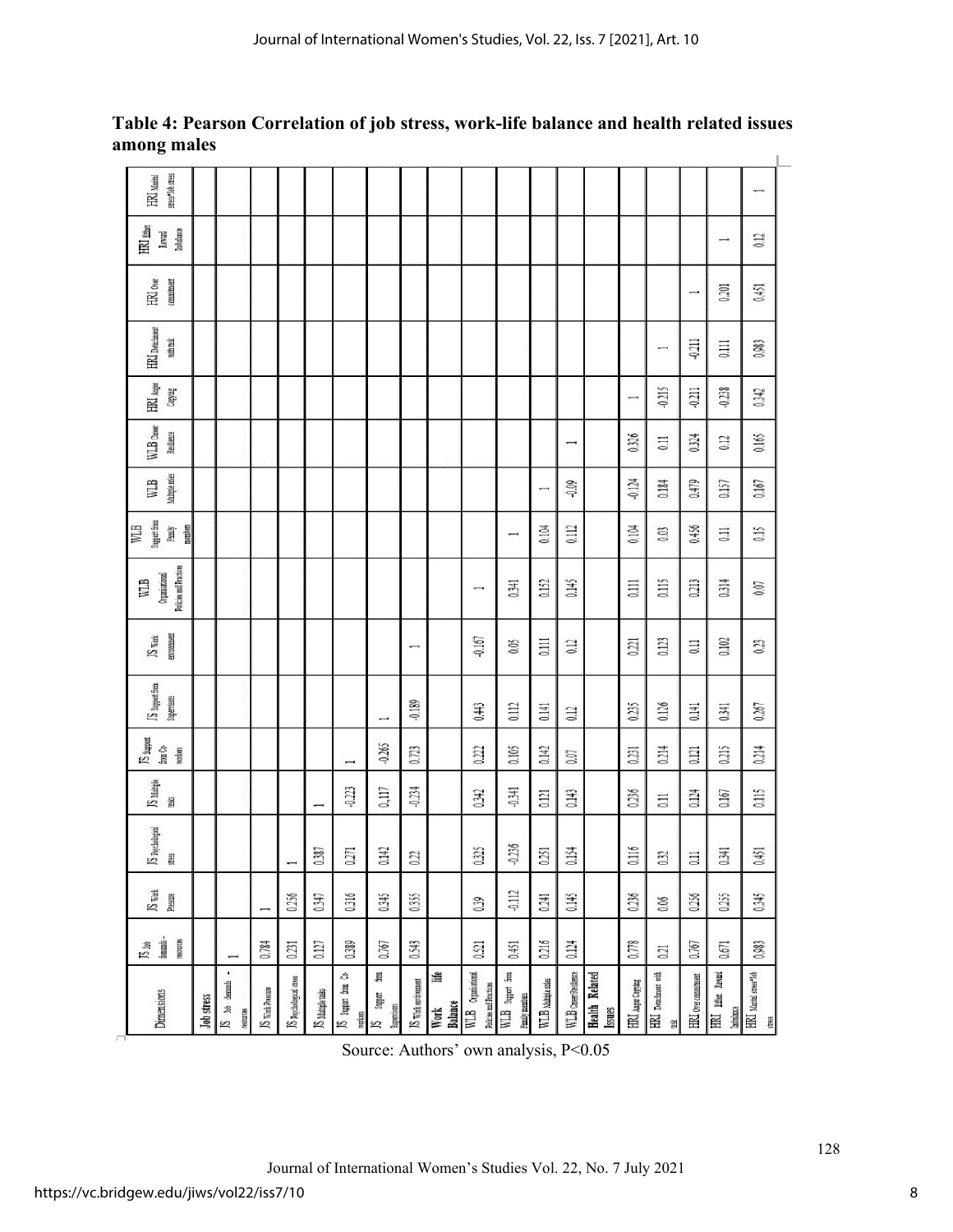Table 4 illustrates the values of the correlation for male respondents. A positive relationship was found between higher job demands and higher work pressure among male respondents ( $r = 0.784$ ,  $p < .05$ ). Moderate correlations were noted between multiple tasks and psychological stress ( $r = 0.549$ ,  $p \le 0.5$ ). Male professionals revealed higher scores compare to females in performing multiple tasks at the workplace. Organizational policies and practices have a positive association with career resilience for male professionals, which also impacts their productivity and retention. There is a marginal relationship between marital stress and job stress and its relationship to psychological stress among male candidates ( $r=0.119$ ,  $p < 0.5$ ). Further, it was noted that male respondents show detachment with work when they encounter job stress or marital stress. ( $r=0.993$ ,  $p<0.5$ ). However, male respondents are over-committed, which impacts health-related issues ( $r=0.767 \text{ p} < 0.5$ ). Males displayed a positive and strong association between job stress and health; this was higher compared with female professionals.

Tables 5, 6, and 7 provides results from statistical analyses by using the MANCOVA test which was executed to assess values of male and female respondents' differences in perceiving work stress, work-life balance & health-related issues.

|                                         |       | $Men(N=51)$ | Women( $N=35$ ) |           |       |       |
|-----------------------------------------|-------|-------------|-----------------|-----------|-------|-------|
| Dimensions                              | M     | <b>SD</b>   | М               | <b>SD</b> | F     | $n^2$ |
| Job demands-resources                   | 19.28 | 4.39        | 27.89           | 5.29      | 12.34 | 0.001 |
| <b>Work Pressure*Martial Status</b>     | 16.78 | 4.09        | 18.90           | 4.25      | 10.89 | 0.000 |
| Daily routine task*Martial Status       | 15.08 | 3.88        | 16.07           | 4.00      | 12.34 | 0.002 |
| Psychological stress*Marital Status     | 10.56 | 3.24        | 14.56           | 3.81      | 15.67 | 0.001 |
| Multiple tasks*Marital Status           | 23.12 | 4.80        | 11.92           | 3.45      | 21.89 | 0.000 |
| Support from Co-workers *Marital Status | 17.89 | 4.22        | 6.12            | 2.47      | 3.78  | 0.002 |
| Support from Supervisors*Marital Status | 9.10  | 3.01        | 11.90           | 3.33      | 16.23 | 0.003 |
| Work environment/culture*Marital Status | 21.89 | 4.67        | 20.16           | 4.49      | 12.38 | 0.000 |
| Growth opportunities*Age*Marital Status | 23.67 | 4.86        | 17.17           | 4.14      | 9.80  | 0.001 |
| Overall Job stress*Marital Status       | 17.45 | 4.18        | 23.89           | 4.89      | 7.56  | 0.001 |

#### **Table 5: Dimension #1 Job stress**

The results indicate that overall women academic professionals tend to have more job stress compared with their male counterparts. The data further revealed that widowed/separated working female respondents have more stress compared with widowed/separated working male respondents. Data also provide evidence that married (having children) female respondents suffer more job-related stress compare to married (having children) male respondents. Though, there no relationship noted between work/job stress among unmarried female respondents and unmarried male respondents. One-way analysis of variances (ANOVA), reveal that female respondents score higher in job-related stress while performing more tasks at one time compared with male respondents. There were major differences noted for psychological distress due to high work pressure between males and females. Females tend to have more challenges in handling higher work pressure, leading to psychological distress. The analysis reveals that work environment/culture creates more stress in females compared with male respondents, but growth opportunity related challenges are measured across age and gender is measured. It is found that unmarried women between  $30 - 40$  years have significantly higher scores compared with any other age group of female respondents, while married males between 30- 40 years have higher scores compared with other male respondents. Detailed observations in data further indicate that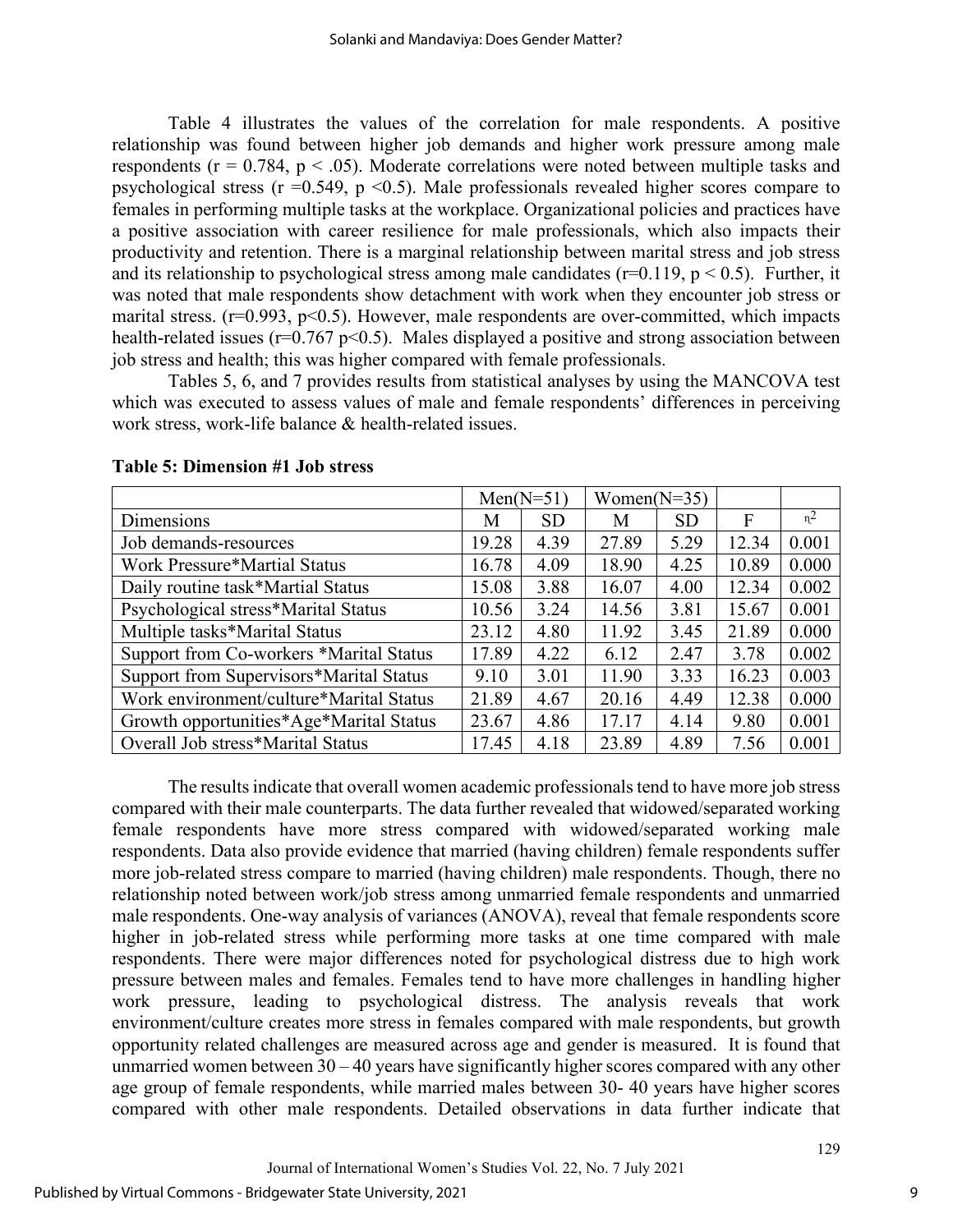psychological distress may result in chronic stress and emotional burnout, which affects both higher absenteeism or health-related issues among female working professionals.

|                                       | $Men(N=51)$ |           | Women( $N=35$ ) |           |       |       |
|---------------------------------------|-------------|-----------|-----------------|-----------|-------|-------|
| Dimensions                            | M           | <b>SD</b> | M               | <b>SD</b> |       | $n^2$ |
| Organisational Policies and Practices | 29.80       | 8.23      | 25.91           | 7.56      | 23.45 | 0.000 |
| Support from Family members           | 11.67       | 4.98      | 10.29           | 2.34      | 12.12 | 0.001 |
| Multiple roles                        | 19.34       | 6.89      | 26.70           | 6.89      | 11.89 | 0.000 |
| <b>Career Resilience</b>              | 29.23       | 8.09      | 12.56           | 4.09      | 14.56 | 0.002 |
| Overall WLB                           | 21.48       | 7.90      | 29.35           | 11.89     | 10.90 | 0.001 |

#### **Table 6: Dimension #2 Work-life balance**

Data demonstrates (see Table 6) that working women tend to play multiple roles compare to male respondents. Unmarried women scored higher in career orientation and accomplishments and exhibit lower emotional exhaustion than married women.

|                                | $Men(N=51)$ |           | Women( $N=35$ ) |           |       |       |
|--------------------------------|-------------|-----------|-----------------|-----------|-------|-------|
| Dimensions                     | М           | <b>SD</b> | M               | <b>SD</b> | F     | $n^2$ |
| Job demands-resources          | 29.76       | 5.45      | 22.31           | 4.72      | 11.23 | 0.000 |
| Anger Coping                   | 12.34       | 3.51      | 33.46           | 5.76      | 9.87  | 0.001 |
| Detachment with task           | 49.81       | 7.05      | 11.76           | 3.42      | 12.35 | 0.002 |
| Over-commitment                | 39.90       | 6.31      | 35.46           | 5.95      | 23.90 | 0.001 |
| <b>Effort Reward Imbalance</b> | 34.45       | 5.89      | 19.89           | 4.46      | 16.15 | 0.002 |
| Marital stress*Job stress      | 23.56       | 4.85      | 45.23           | 6.73      | 18.19 | 0.000 |
| Overall Health issues          | 31.12       | 5.58      | 12.74           | 3.56      | 12.39 | 0.001 |

#### **Table 7: Dimension #3 Health related issues**

Table 7 illustrates the health-related issues among males and females. Data reveals that female respondents are more able to cope with anger in both their professional and personal life. Women show a higher score in coping styles and anger control, while males score higher in detachment of task and emotional reticence. Self-reported over-committed male respondents have noted higher scores for health-related issues compared with female respondents. While exploring the effort-reward imbalance score, male academic professionals have a high mean score compared with females.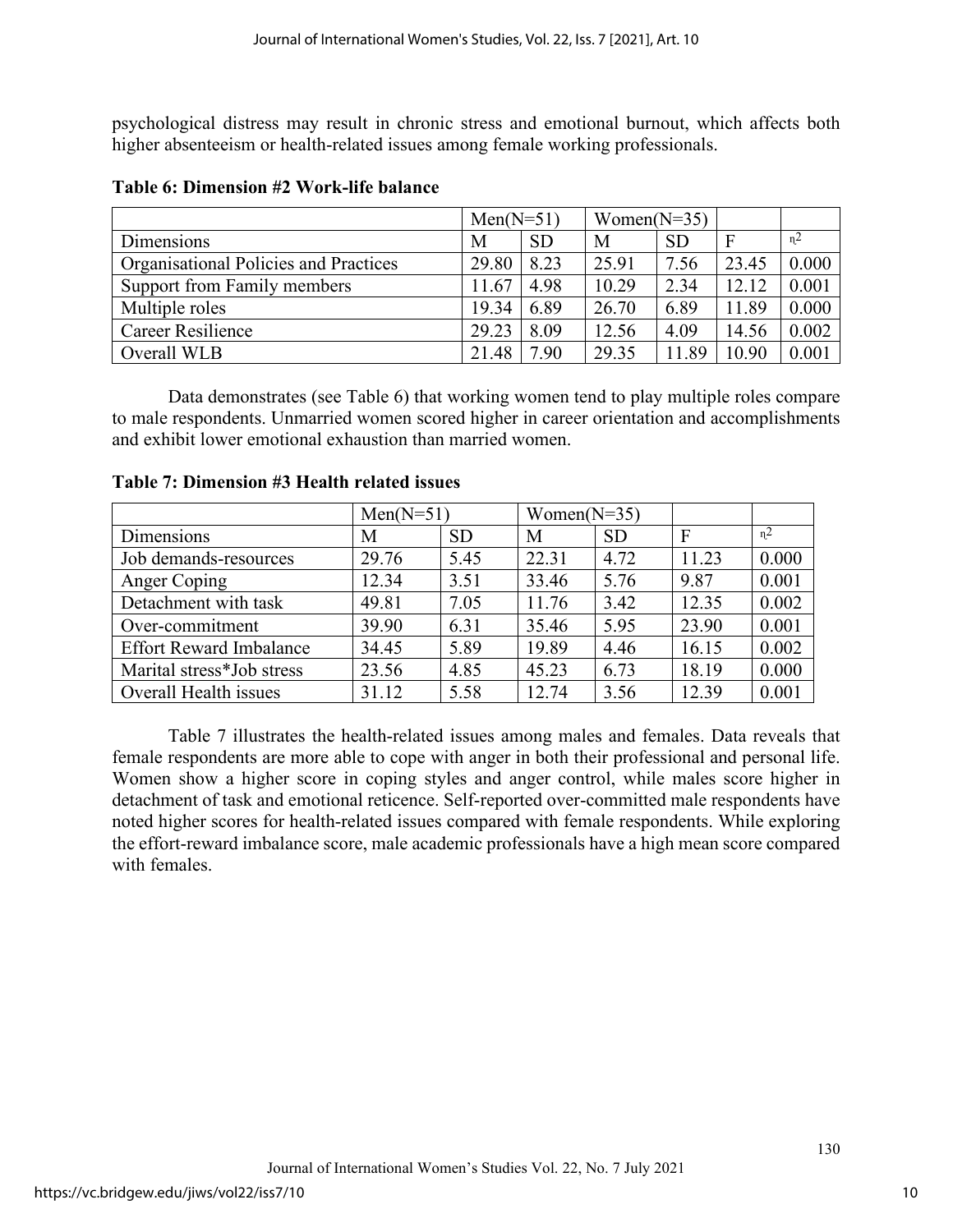| <b>Hypothesis</b>                                   | Path        | T     | P     | <b>Result</b>              |
|-----------------------------------------------------|-------------|-------|-------|----------------------------|
|                                                     | Coefficient |       |       |                            |
| Job pressure - Job stress                           | $-1.786$    | 2.111 | 0.000 | H1: Supported              |
| Multiple roles - Job stress                         | 0.675       | 6.898 | 0.029 | H <sub>2</sub> : Supported |
| Career resilience - Work-life balance               | 0.121       | 2.789 | 0.231 | H3: Not Supported          |
| Effort reward imbalance -<br>Work-life              | 0.123       | 1.907 | 0.123 | H4: Not supported          |
| balance                                             |             |       |       |                            |
| Marital stress*Job stress - Work-life               | 0.198       | 2.456 | 0.000 | H5: Supported              |
| balance                                             |             |       |       |                            |
| Emotional Exhaustion - Emotional                    | 0.342       | 9.898 | 0.026 | H6: Supported              |
| <b>Burnout</b>                                      |             |       |       |                            |
| Health-related<br>Emotional reticence -             | 0.123       | 1.907 | 0.323 | H7: Not supported          |
| 1SSU <sub>es</sub>                                  |             |       |       |                            |
| Overall Job stress - Overall work-life              | 0.357       | 4.223 | 0.003 | H8: Supported              |
| imbalance                                           |             |       |       |                            |
| Overall health-<br>Overall Job stress -             | 0.357       | 4.223 | 0.003 | H9: Not Supported          |
| related issues                                      |             |       |       |                            |
| work-life<br>imbalance<br>Overall<br>$\blacksquare$ | 0.357       | 4.223 | 0.003 | H10:<br><b>Not</b>         |
| Overall health-related issues                       |             |       |       | supported                  |

Table 8 demonstrates a summary of hypothesis testing. The relationship between job pressure and job stress is found to be higher in female respondents compared with male respondents. (p=0.000), similarly performing multiple roles at work and home and having job stress is also found higher in females compared with males ( $p=0.029$ ). The study suggests that career resilience and job stress in male respondents are greater compared with female respondents (p=231). Correspondingly, effort-reward imbalance and job stress are found strong relationship among male than to female ( $p= 0.123$ ). Marital issues for females as well as job stress impact work-life balance compared with male candidates ( $p = 0.000$ ). Further, emotional disturbance and emotional exhaustion of female candidates impact female respondents' job stress which leads to emotional burnout ( $p = 0.026$ ). In seeming contradiction, emotional reticence scores highlight that male candidates have more health-related issues which lead to headache, hypertension, cardiac issues (p=0.323). Overall job stress on work-life balance is statistically significant for female respondents compared with their male counterparts ( $p= 0.003$ ). Male respondents tend to have more health-related issues due to job stress compare to female respondents.  $(p=0.123)$ . Work-life balance on overall health issues is more pronounced in male respondents compared with female respondents.  $(p=0.203)$ .

#### **Discussion**

The study provides significant evidence of gender differences in perceived stress within a sample of academic professionals at one university in the state of Gujurat, India. Researchers found substantial dissimilarities in job stress and its dimensions among females and males. Female respondents scored high in marital stress and job stress, which leads to frustration and emotional burnout. Women, also frequently reported health-related issues due to job stress. During the analyses, socio-demographic factors were found to be significant on job stress and work-life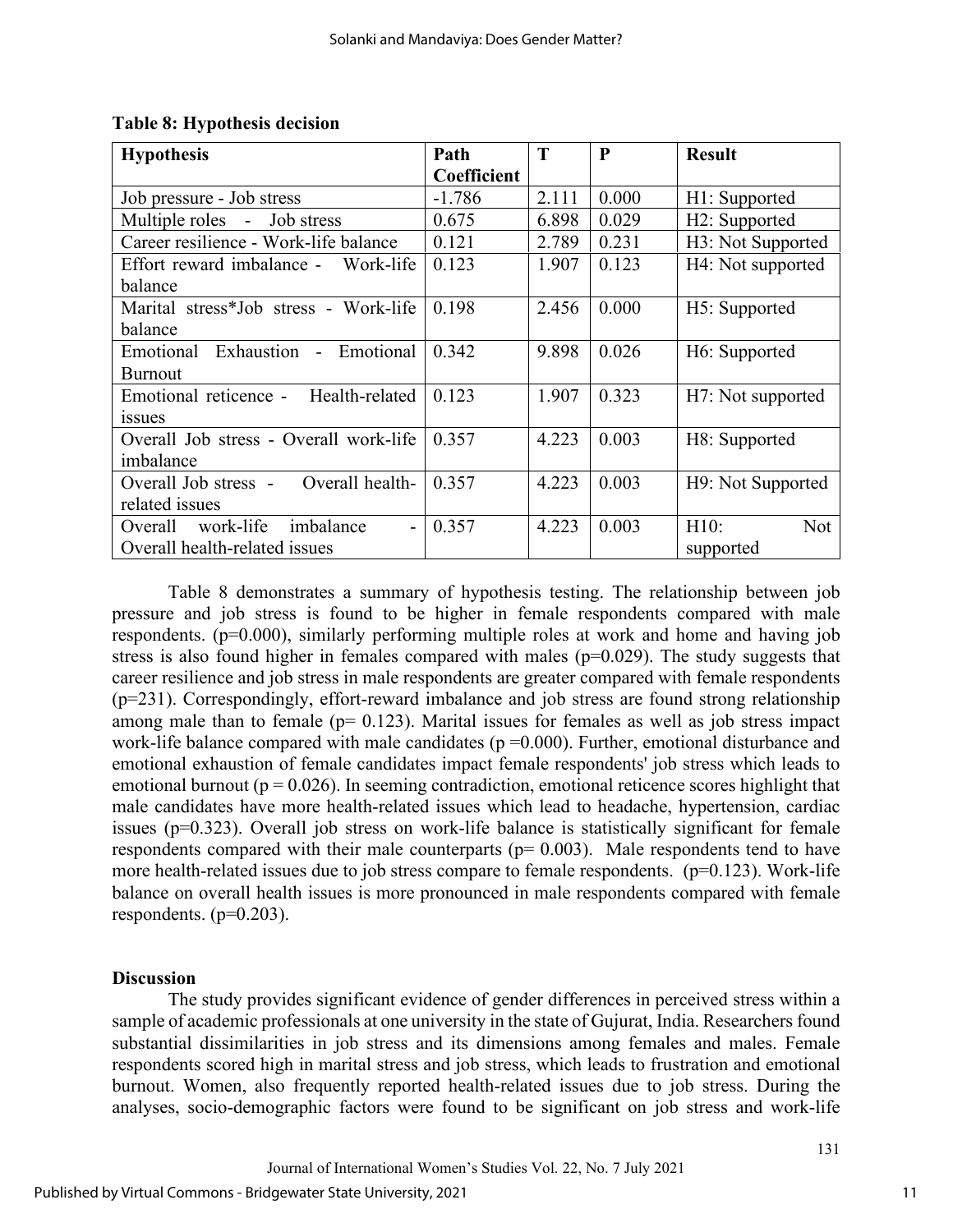balance dimensions. Marital status and number of children have a significant relationship between job stress and work-life balance and greater work dissatisfaction. Married women have scored higher psychological distress due to multiple roles in professional and personal life compared to other categories among female respondents. Male respondents are more likely to have healthrelated issues compare to female respondents. Comprehensive review of the health data of male respondents noted common health-related issues of dry mouth, hypertension, emotionally exhaustion, drinking (alcohol), smoking habits, musculoskeletal tenderness, and pain, while anxiety attacks, forgetfulness, confusion, overreacting on a certain task, fatigue, and impulse buying among female respondents.

The results of this study are consistent with other research that identifies job function as being the more accurate basis for assessing professional and personal life balance for both men and women. Further, this research highlights the complexity of cultural norms and implicit gender expectations for both men and women. The latter could provide insight with respect to policy to reduce gender bias in working conditions. Organizations could for example, incorporate employee well-being strategies, like flex work, and foster supervisor support and a sympathetic and collaborative work culture.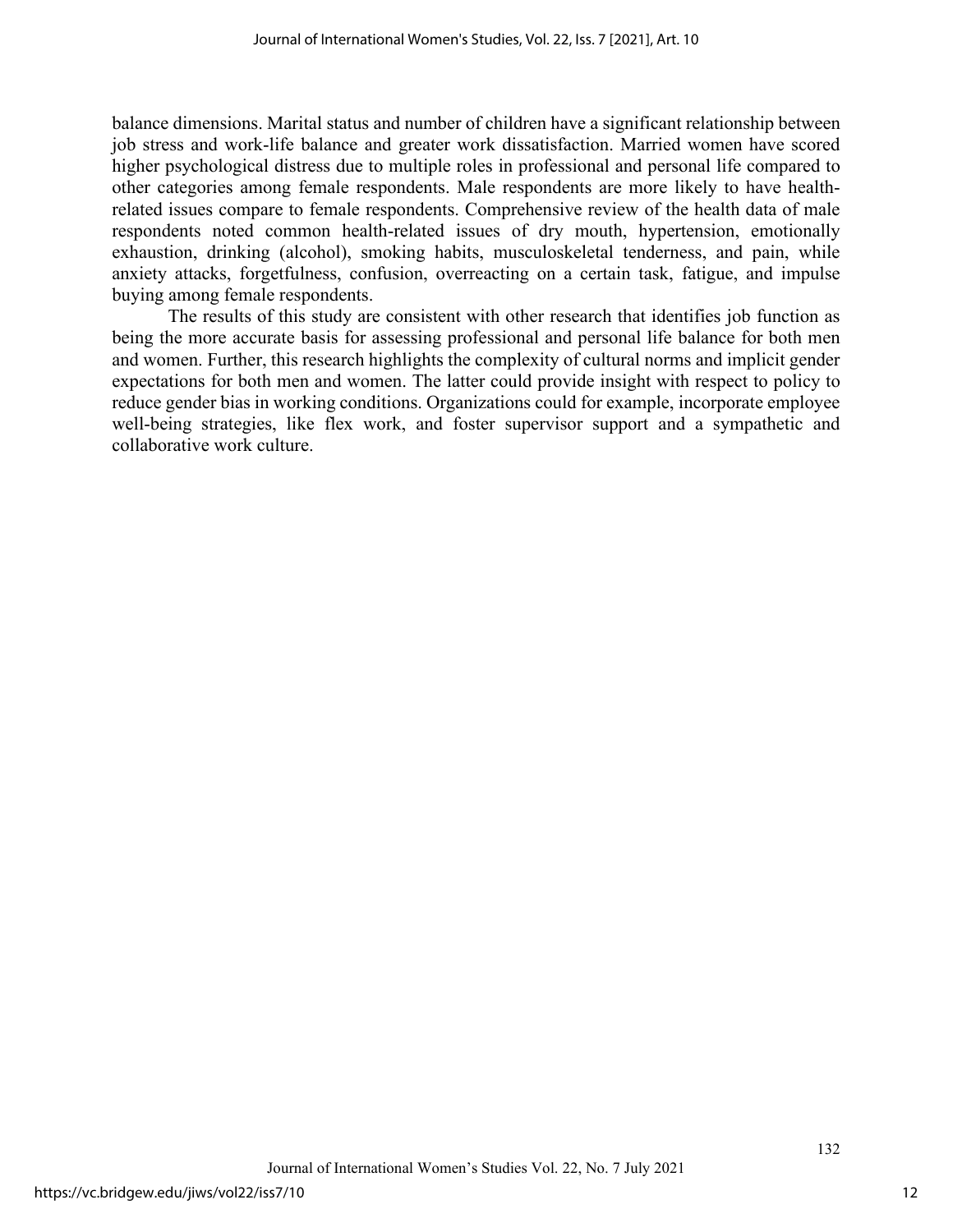### **References**

- Ahsan, Nilufar; Abdullah, Zaini; Fie, David Yong Gun; Alam, S. Shah (2009): A study of job stress on job satisfaction among university staff in Malaysia: Empirical study. In European journal of social sciences 8 (1), pp. 121–131.
- Antoniou, A-S; Polychroni, Fotini; Vlachakis, A--N (2006): Gender and age differences in occupational stress and professional burnout between primary and high‐school teachers in Greece. In Journal of Managerial Psychology.
- Archibong, Ijeoma Aniedi; Bassey, Akpo Offiong; Effiom, David Otu (2010): Occupational stress sources among university academic staff. In European Journal of Educational Studies 2 (3), pp. 217–225.
- Barkhuizen, Nicolene; Rothmann, Sebastiaan (2008): Occupational stress of academic staff in South African higher education institutions. In South African journal of psychology 38 (2), pp. 321–336.
- Bhatti, Nadeem; Hashmi, Muhammad Aamir; Raza, Shoukat Ali; Shaikh, Faiz M.; Shafiq, Kamran (2011): Empirical analysis of job stress on job satisfaction among university teachers in Pakistan. In International Business Research 4 (3), p. 264.
- Blix, Arlene Gray; Cruise, Robert J.; Mitchell, Bridgit McBeth; Blix, Glen G. (1994): Occupational stress among university teachers. In Educational research 36 (2), pp. 157– 169.
- Borg, Mark G.; Riding, Richard J.; Falzon, Joseph M. (1991): Stress in Teaching: a study of occupational stress and its determinants, job satisfaction and career commitment among primary schoolteachers. In Educational Psychology 11 (1), pp. 59–75. DOI: 10.1080/0144341910110104.
- Bradley, Jennifer; Eachus, Peter (1995): Occupational stress within a UK higher education institution. In International Journal of Stress Management 2 (3), pp. 145–158.
- Collings, John A.; Murray, Philip J. (1996): Predictors of stress amongst social workers: An empirical study. In the British Journal of Social Work 26 (3), pp. 375–387.
- Darakshan, N.; Islam, Jamid Ul (2014): Effect of occupational stress and work-life balance on job satisfaction among female faculties of central universities in Delhi. In Pezzottaite Journals 3 (2), pp. 1005–1009.
- Fatima, Noor; Sahibzada, Shamim A. (2012): An empirical analysis of factors affecting work life balance among university teachers: the case of Pakistan. In Journal of International Academic Research 12 (1), pp. 16–29.
- Ilyas, Namrah (2017): Spiritual Intelligence, Work-Family Conflict and Psychological Distress among University Teachers. In Bahria Journal of Professional Psychology 16 (1), pp. 1– 25.
- Johari, Johanim; Yean Tan, Fee; Tjik Zulkarnain, Zati Iwani (2018): Autonomy, workload, work-life balance and job performance among teachers. In International Journal of Educational Management 32 (1), pp. 107–120.
- Kinman, Gail; Jones, Fiona (2008): A Life Beyond Work? Job Demands, Work-Life Balance, and Wellbeing in UK Academics. In Journal of Human Behavior in the Social Environment 17 (1-2), pp. 41–60. DOI: 10.1080/10911350802165478.
- Okpara, John O.; Squillace, Michael; Erondu, Emmanuel A. (2005): Gender differences and job satisfaction: a study of university teachers in the United States. In Women in management Review 20 (3), pp. 177–190.